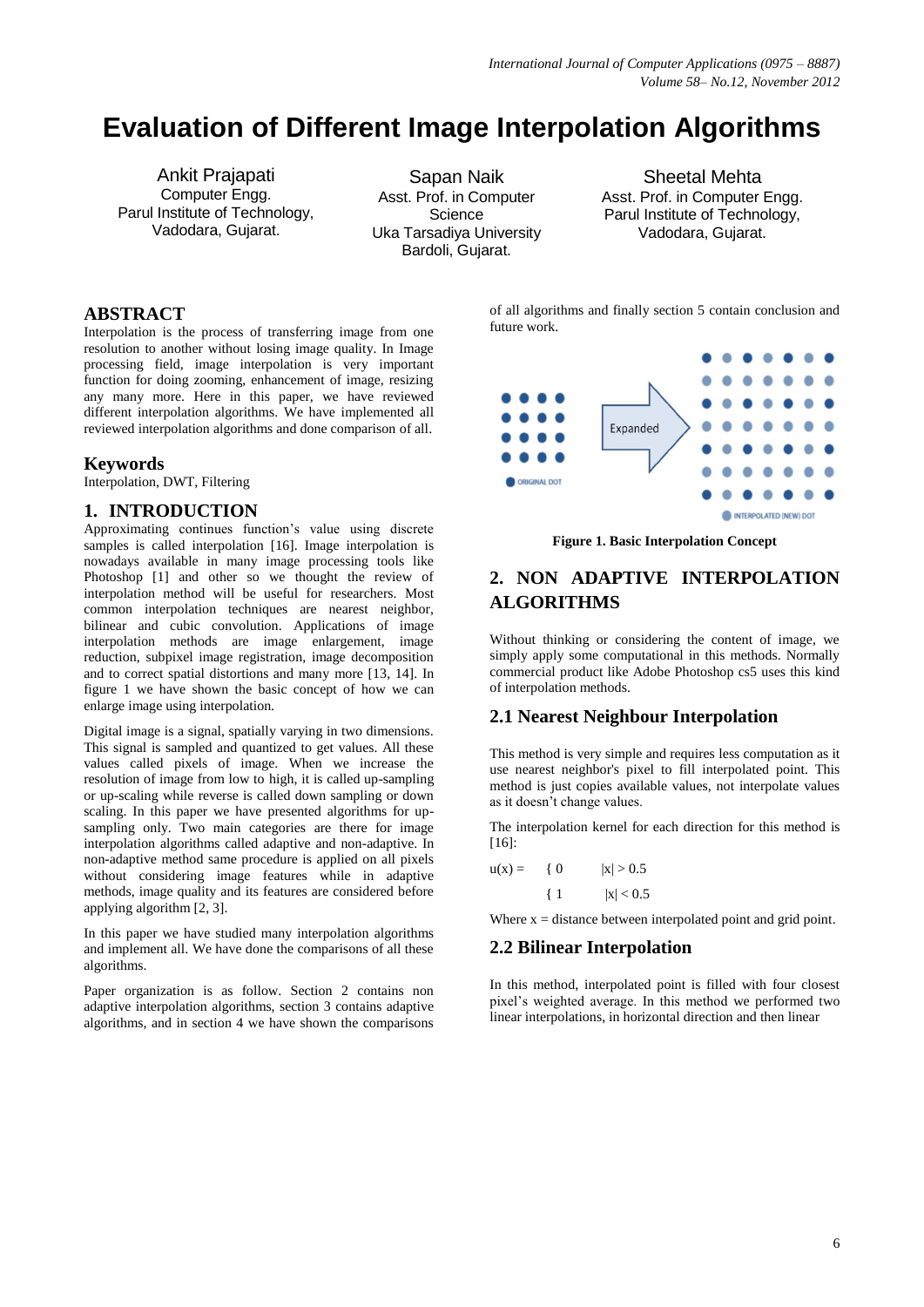

#### **Figure 2 : Comparison of non adaptive methods**

interpolation in vertical direction. We need to calculate four interpolation function for grid point in Bilinear Interpolation.

The interpolation kernel for linear interpolation is[16] :

 $u(x) = \{ 0 \quad |x| > 1$  $\{ 1 - |x| \ |x| < 1$ 

Where  $x = distance$  between interpolated point and grid point.

## **2.3 Bicubic Interpolation**

In this method, interpolated point is filled with sixteen closest pixel's weighted average. We can get sharper image than bilinear method.

The interpolation kernel for cubic interpolation is[16] :

 $\{3/2|x|3-5/2|x|2+1$  0  $\lt=|x|<1$  $u(x) = \{ -1/2|x|3 + 5/2|x|2 - 4|x| + 2 \} 1 \le |x| < 2$ { 0  $2 < |x|$ 

Where  $x = distance$  between interpolated point and grid point.

# **2.4Filtering-based(Re-sampling) Techniques**

Transforming image pixel from one coordinate to another(different resolution) is called Re sampling process. Digital image is discrete function in two dimension so we need 2D filtering or convolution. But it is computationally costly. We can separate 2D function and apply it first row wise and then column wise on 1D. We have studied different filters used for interpolation algorithm[1]. Filters are used for blur and noise removal as well as edge identification. We have listed some of the filters and website from which one can learn more about these filters.

| <b>Table 1: Filters and References</b> |  |
|----------------------------------------|--|
|----------------------------------------|--|

| <b>Filter</b>          | <b>Reference</b>                  |  |  |  |
|------------------------|-----------------------------------|--|--|--|
|                        | www.mentallandscape.co            |  |  |  |
| Michell cubic          | m/Papers_siggraph88.pdf           |  |  |  |
| polynomial filters     | cognitrn.psych.indiana.ed         |  |  |  |
|                        | u/busey/erp/DigFilt.pdf           |  |  |  |
| Bell quadratic         | http://www.sweetwater.com/expert- |  |  |  |
| polynomial filter      | center/glossary/t--BellFilter     |  |  |  |
|                        | http://en.wikipedia.org/wi        |  |  |  |
| Hermite cubic          | ki/Hermite_interpolation          |  |  |  |
|                        | http://www.bionixwallpap          |  |  |  |
| polynomial filter      | er.com/help/faq/comparisi         |  |  |  |
|                        | on html                           |  |  |  |
| Lanczos3 sinc-b ased   | en.wikipedia.org/wiki/La          |  |  |  |
| filter                 | nczos_resampling                  |  |  |  |
|                        | http://www2.statistics.co         |  |  |  |
|                        | m/resources/glossary/t/trfi       |  |  |  |
| Triangle Filter(linear | lt.php                            |  |  |  |
| based)                 | http://www.bionixwallpap          |  |  |  |
|                        | er.com/help/faq/comparisi         |  |  |  |
|                        | on.html                           |  |  |  |
|                        | http://www.dannyruijters.         |  |  |  |
|                        | nl/cubicinterpolation/            |  |  |  |
| Cubic B-spline filter  | http://ieeexplore.ieee.org/       |  |  |  |
|                        | xpl/login.jsp? D1163154           |  |  |  |

More about different filters can be found from [http://lodev.org/cgtutor/filtering.html.](http://lodev.org/cgtutor/filtering.html) Many research papers are also available for studying different filters.

# **3. ADAPTIVE ALGORITHMS**

Adaptive algorithm basically uses some of the image features and improves interpolation result. Adaptive algorithm works based on different intensity present and local structure of image. Many adaptive interpolation algorithms have been proposed which enhance edges in images[7,10]. Local gradient information can also be used to enhance non adaptive interpolation algorithm. Normal problem with interpolation technique is blurring and blocking artifacts. This can be solved using directional interpolation.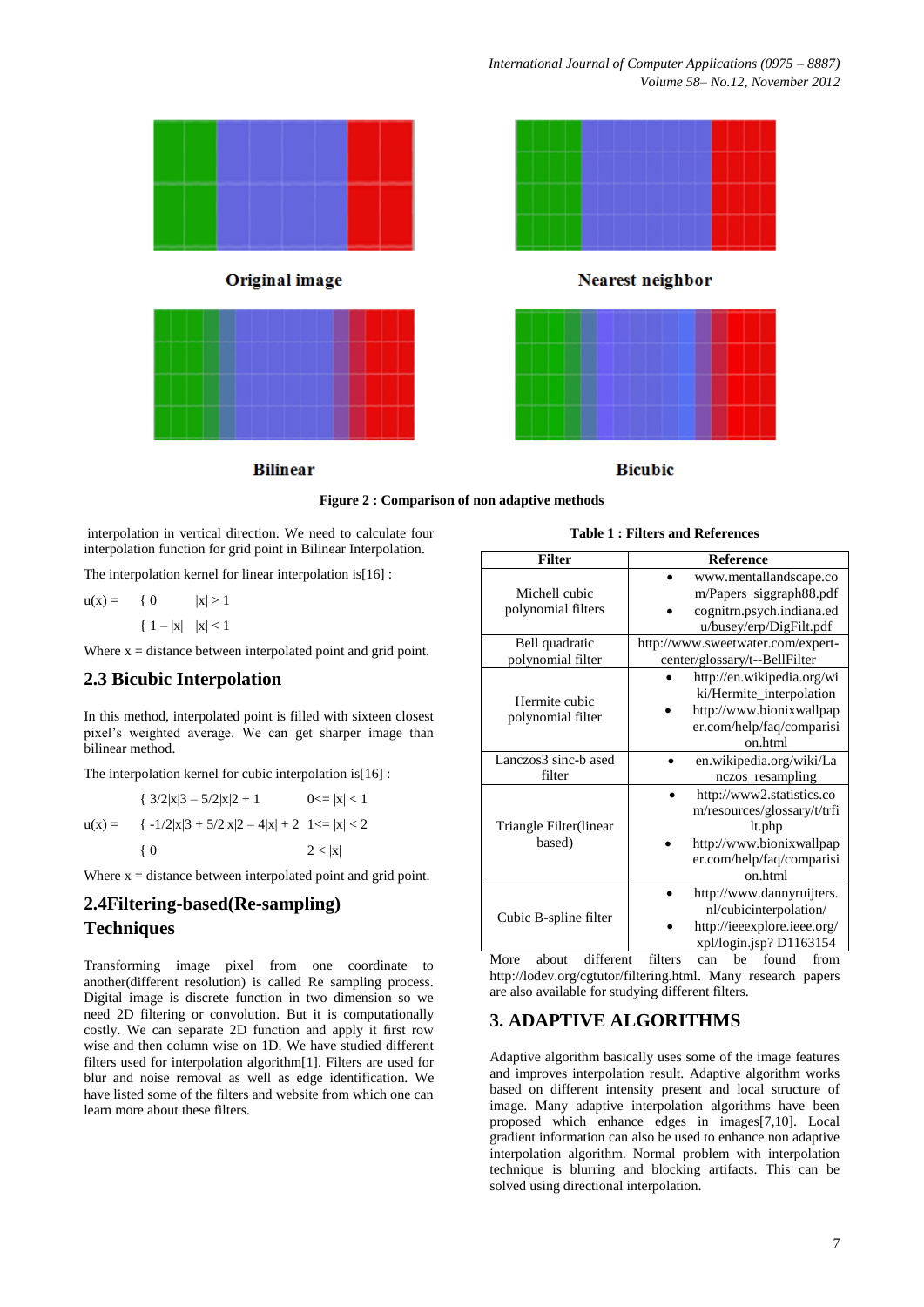## **3.1 Recent interpolation Algorithm**

We have studied some recent algorithms for interpolation. In [17], authors have presented edge-adaptive interpolation algorithm for Super-resolution reconstruction. Here they construct high resolution image using bilinear interpolation and detect edges. Then edges are refined using geometric duality between the low-resolution covariance and the highresolution covariance and local structure feature.

In research paper [18], authors shows new interpolation algorithm based on Pulse-Coupled Neural Networks (PCNN). Here clusters and the propagation paths of pulse are obtained by using the synchronous pulse burst property of PCNN. Different interpolation methods are used in the inner of clusters and at the intervals of clusters to complete all interpolations of image.

We have studied one research paper of Image Enhancement by Intensity Based Interpolation and Selective Threshold[19]. Here they have proposed one technique which determines edges by comparing the intensity variations between center pixel and its neighboring pixels of window size 5 5. On the basis of designed thresholds, extrapolated blank pixels are filled.

We have studied one edge based interpolation algorithm presented in [20]. Here the gradient directions are explicitly estimated with a statistical-based approach. The local dominant gradient directions are obtained by using principal components analysis (PCA) on the four nearest gradients. The angles of the whole gradient plane are divided into four parts, and each gradient direction falls into one part. Then they implement the interpolation with one-dimension (1-D) cubic convolution interpolation perpendicular to the gradient direction.

We have studied one interpolation algorithm presented in [6]. Here they have applied threshold and Wavelet lifting transform based denoising method first on image and then interpolation algorithm. We have given steps of that algorithm here.

#### **If (value of pixel < threshold) than**

 $A(I,j) = A(i-1,j-1) + A(i-1,j+1) + A(i+1,j-1) + A(i+1,j+1) / 4;$  $B(i,j) = B(i-1,j) + B(i+1,j)/2;$ 



Original Image $(m x n)$ 

**or** 

#### $B(I,j) = B(I,j-1) + B(I,j+1)/2;$

Same way for C,D and E whatever original pixel available, use one of the B's question.

We have refer one algorithm presented in [11], which is the modification in above algorithm. We have given Modified algorithm below.

#### **If (value of pixel < threshold)**

**than**  $I(m,n) = (I(m-1,n-1) + I(m-1,n+1) + I(m+1,n-1) + I(m-1,n-1)$ **I(m+1,n+1))/4;** 

 $B = (I(m-1,n) + I(m,n+1) + I(m+1,n) + I(m,n-1))/4;$ 

 $C = (I(m,n-1) + I(m+1,n) + I(m,n+1))/3;$ 

 $D = (I(m-1,n) + I(m,n+1) + I(m+1,n))/3;$ 

 $E = (I(m-1,n-1) + I(m-1,n) + I(m,n+1))/3;$ 

 $F = (I(m-1,n-1) + I(m-1,n) + I(m+1,n))/3;$ 

So here more pixel values are considered while calculating interpolated point's value as well as consider the noise present in image too. Here instead of finding mean value of pixels, we can use max or median function of matlab as per the type of image to implement algorithm.

We have studied An Edge-Guided Image Interpolation Algorithm via Directional Filtering and Data Fusion presented in [5]. For edge information they have partition pixels into two directional and orthogonal subsets. Directional interpolation is made for each Subset and two interpolated values are fused. Algorithm presented in [5] work for gray scale images only. Figures below shows how they fill interpolated point.

Modification for this algorithm presented in [12]. Here they made modification so that algorithm works for RGB image also. They have stored each R,G and B components of one image into three different images of two dimension (same as grayscale image) and give that as a input to original algorithm. Finally they have merged all three output arrays into single RGB image[4].



**Figure 3 : Threshold based interpolation[11]**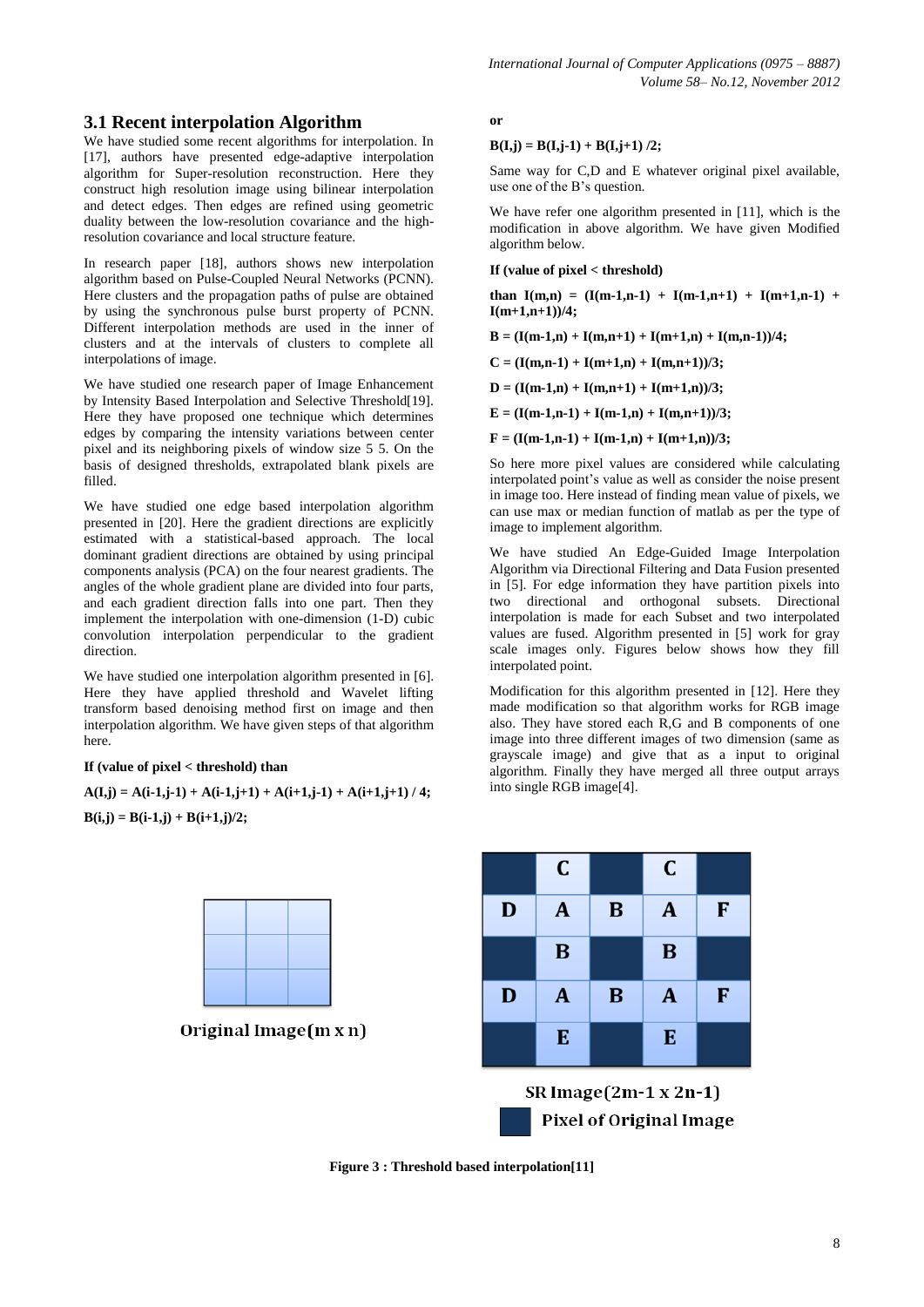

**Figure 4 : Edge Guided interpolation[5]**

| for $i=1:x$            | end                       |
|------------------------|---------------------------|
| for $i=1:y$            | for $i=1$ : $(2*x)$       |
| $R(i,j)=Input(i,j,1);$ | for $i=1$ : $(2*y)$       |
| $G(i,j)=Input(i,j,2);$ | $RGB(i,j,1)=Output(i,j);$ |
| $B(i,j)=Input(i,j,3);$ | end                       |
|                        |                           |

end

We have studied "image up-sampling using DWT presented in [9]. Here they have used 9/7 bi-orthogonal spline based DWT. Presented algorithm preserve the edges and color of end % same way RGB(i,j,2)and RGB(i,j,3)is achieved

original image. Below we have shown the figure, how they do image up-sampling (Here S is scaling factor and I is original image).

| $I * S$  |          | HL(0,0)        |              | $0$ $\text{HL}(0,1)$ | $\bf{0}$ |  |  |
|----------|----------|----------------|--------------|----------------------|----------|--|--|
|          |          | $\bf{0}$       | 0            | $\bf{0}$             | 0        |  |  |
|          |          | HL(1,0)        | $\mathbf{0}$ | HL(1,1)              | $\bf{0}$ |  |  |
|          |          | $\bf{0}$       | 0            | $\bf{0}$             | 0        |  |  |
| LH(0,0)  |          | $0$ LH $(0,1)$ | $\bf{0}$     |                      |          |  |  |
| $\bf{0}$ | $\bf{0}$ | $\bf{0}$       | $\bf{0}$     | 0                    |          |  |  |
| LH(1,0)  | 0        | LH(1,1)        | $\bf{0}$     |                      |          |  |  |
| $\bf{0}$ | $\bf{0}$ | 0              | $\bf{0}$     |                      |          |  |  |



# **4. EXPERIMENT RESULTS AND COMPARISON**

All the experiments have been done on the laptop with configuration Intel i3 processor, 4GB RAM and 512 MB graphics card. Experiment we have done on LINA and Monalisa images of the size 256 x 256. We have used Pick Signal to Noise Ratio (PSNR) for comparison of all

We have used Photoshop [1] for basic methods and for other algorithms, we have implemented basic algorithms in matlab.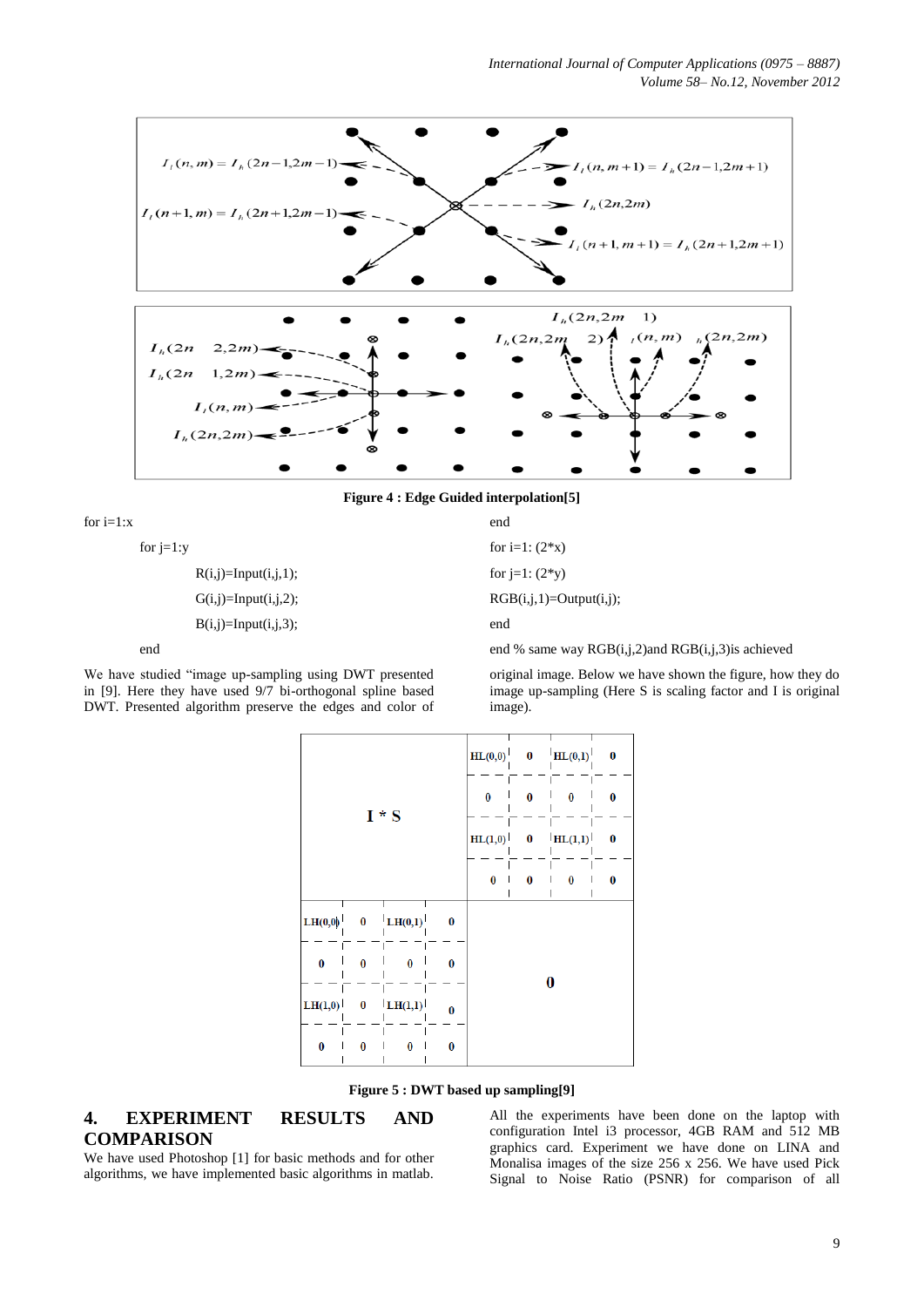algorithms. Visual quality is the most important parameter for the effectiveness of algorithm. Below we have shown all comparison. We have shown the snapshot of Photoshop also in which we can apply basic methods. The PSNR is defined as:  $PSNR = 20 \cdot \log 10(MAX i / \sqrt{MSE})$ . We have compare algorithms in terms of their computation time, complexity of algorithm, PSNR and visual quality.

### **5. CONCLUSION AND FUTURE WORK**

In this paper we have shown different interpolation algorithms. We have implemented all algorithms and done the comparison. For commercial tools and applications which are not very important(use for commercial purpose only), nonadaptive algorithms are better to use while in application like medical, bioinformatics, satellite images, adaptive methods are good to use.

In future we would like to modify above algorithms so it will work better as well as we would like to implement our own algorithm for interpolation based on wavelet.

### **6. REFERENCES**

- [1] Adobe® CS2 software. (http://www.adobe.com/products/photoshop/)
- [2] D. Kirk, Graphics Gems III (IBM Version), Academic Press, San Diego, CA, 1992.
- [3] G. Sharma and H.J. Trussell, Digital Color Imaging, IEEE Transactions on Image Processing, 6 (7) (1997) 901-932.
- [\[4\] Image Types :: Displaying Bit-Mapped Images :](DESKTOP/SR%20n%20BOOK%20n%20CODE/my%20new%20paper/Image%20Types%20::%20Displaying%20Bit-Mapped%20Images%20(MATLAB®))  [\(MATLAB®\),](DESKTOP/SR%20n%20BOOK%20n%20CODE/my%20new%20paper/Image%20Types%20::%20Displaying%20Bit-Mapped%20Images%20(MATLAB®))[http://www.mathworks.in/help/techdoc/cre](http://www.mathworks.in/help/techdoc/creating_plots/f2-10709.html) [ating\\_plots/f2-10709.html](http://www.mathworks.in/help/techdoc/creating_plots/f2-10709.html)
- [5] Lei Zhang, Xiaolin Wu, "An Edge-Guided Image Interpolation Algorithm via Directional Filtering and Data Fusion", IEEE TRANSACTIONS ON IMAGE PROCESSING, VOL. 15, NO. 8, AUGUST 2006.
- [6] Liyakathunisa & C.N. Ravi Kumar, "A Novel and Efficient Lifting Scheme based Super Resolution Reconstruction for Early Detection of Cancer in Low Resolution Mammogram Images", International Journal of Biometrics and Bioinformatics (IJBB), Volume (5) : Issue (2) : 2011.
- [7] M.D. Fairchild, Color Appearance Models, Reading, MA: Addison Wesley, 1997.
- [8] P. Thevenaz, T. Blu and M. Unser, "Image Interpolation and Resampling," Handbook of Medical Imaging, Processing and Analysis, pp. 393-420, 2000.
- [9] Ping-Sing Tsai, Tinku Acharya," Image Up-Sampling Using Discrete Wavelet Transform", 9th JCIS 2006, 8 to 11 October 2006.
- [10] Recommendations on Uniform Color Spaces, Color Difference Equations, Psychometric Color Terms, C.I.E, Supplement no. 2 to CIE publication no. 15(E.-1 31) 1971/(TC-1.3), 1978.
- [11] sapan Naik, Viral Borisagar, " Super-Resolution using Interpolation and Wavelet lifting scheme" , IJCA journals, VOL 40, 2012.
- [12] Sapan Naik, Viral Borisagar," A novel Super Resolution Algorithm using Interpolation and LWT based denoising method ", IJIP journal, VOL. 6, issue 4,2012.
- [13] T. Acharya and A. K. Ray, Image Processing: Principles and Applications, John Wiley & Sons, Inc., Hoboken, NJ, 2005.
- [14] T. Lehmann, C. Gonner, and K. Spetzer, "Survey: Interpolation Methods in Medical Image Processing," IEEE Trans. Med. Imaging, 18:1049-1067,1999.
- [15] www.mathwork.com
- [16] [www.wikipedia.com](http://www.wikipedia.com/)
- [17] [Xiao-feng Wang,](http://www.computer.org/search/results?action=authorsearch&resultsPerPage=50&queryOption1=DC_CREATOR&sortOrder=descending&queryText1=Xiao-feng%20Wang) [He-fei Ling,](http://www.computer.org/search/results?action=authorsearch&resultsPerPage=50&queryOption1=DC_CREATOR&sortOrder=descending&queryText1=He-fei%20Ling) "An Edge-Adaptive Interpolation Algorithm for Super-Resolution Reconstruction", 2010 International Conference on Multimedia Information Networking and Security.
- [18] [Chunmei Liu,](http://www.computer.org/search/results?action=authorsearch&resultsPerPage=50&queryOption1=DC_CREATOR&sortOrder=descending&queryText1=Chunmei%20Liu) [Lei Xu,](http://www.computer.org/search/results?action=authorsearch&resultsPerPage=50&queryOption1=DC_CREATOR&sortOrder=descending&queryText1=Lei%20Xu) "A New Image Interpolation Algorithm Based on Pulse-Coupled Neural Networks" 2011 International Conference on Computational and Information Sciences.
- [19] [Sanjay Kumar Maurya,](http://www.computer.org/search/results?action=authorsearch&resultsPerPage=50&queryOption1=DC_CREATOR&sortOrder=descending&queryText1=Sanjay%20Kumar%20Maurya) [Pavan Kumar Mishra,](http://www.computer.org/search/results?action=authorsearch&resultsPerPage=50&queryOption1=DC_CREATOR&sortOrder=descending&queryText1=Pavan%20Kumar%20Mishra) "Image Enhancement by Intensity Based Interpolation and Selective Threshold", 2012 International Conference on Communication Systems and Network Technologies.
- [20] [Bing Yang,](http://www.computer.org/search/results?action=authorsearch&resultsPerPage=50&queryOption1=DC_CREATOR&sortOrder=descending&queryText1=Bing%20Yang) [Zhiyong Gao,](http://www.computer.org/search/results?action=authorsearch&resultsPerPage=50&queryOption1=DC_CREATOR&sortOrder=descending&queryText1=Zhiyong%20Gao) [Xiaoyun Zhang,](http://www.computer.org/search/results?action=authorsearch&resultsPerPage=50&queryOption1=DC_CREATOR&sortOrder=descending&queryText1=Xiaoyun%20Zhang) "Principal Components Analysis-Based Edge-Directed Image Interpolation", 2012 IEEE International Conference on Multimedia and Expo (ICME).



**LENA** 



**MONALISA** 

**Figure 6 : Original Input Images**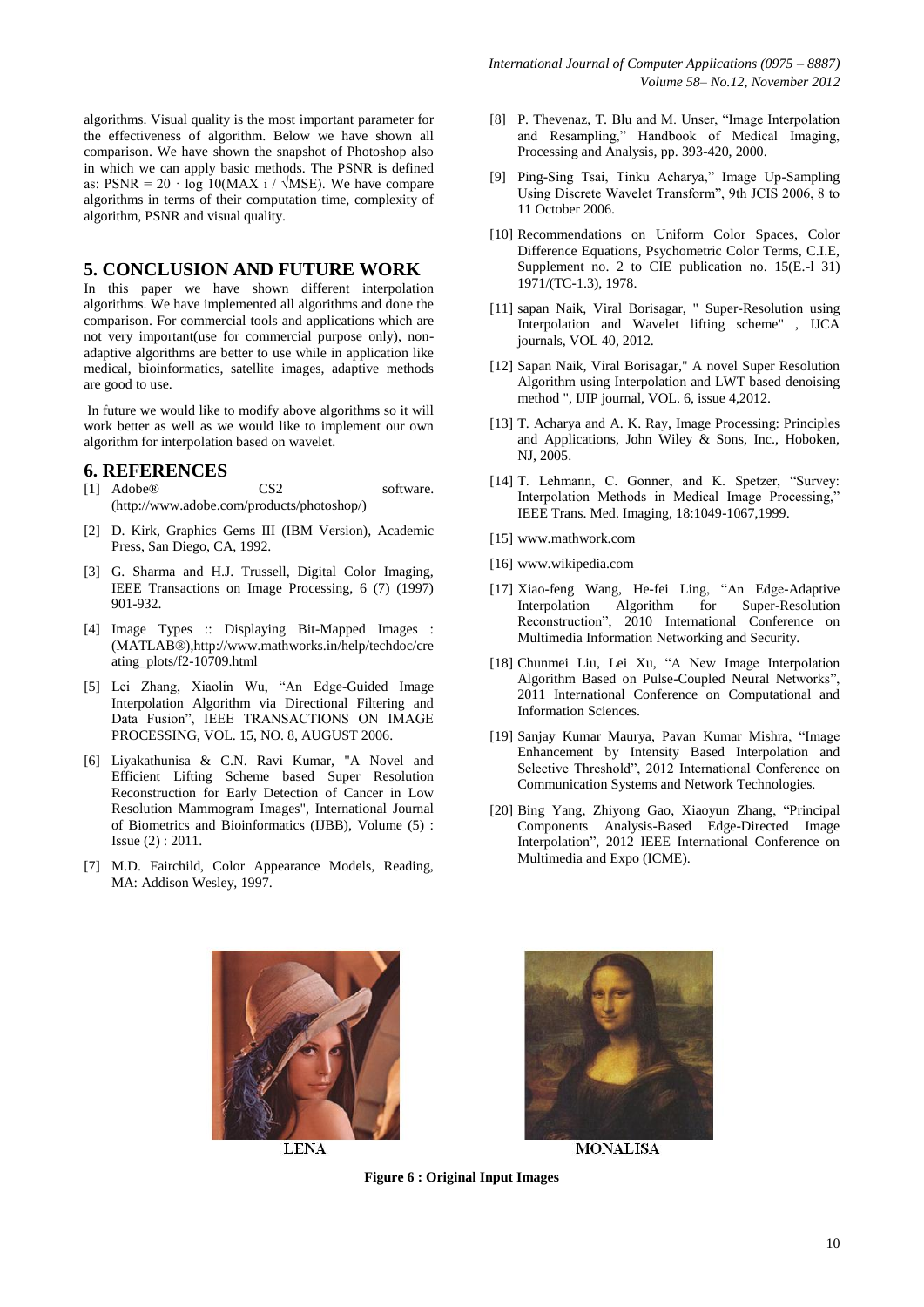*International Journal of Computer Applications (0975 – 8887) Volume 58– No.12, November 2012*



**Figure 7 : LENA image, a. nearest neighbour, b. Bilinear, c. Bicubic, d. Edge Guided, e. DWT based, f. Threshhold based adeptive[1,15]**